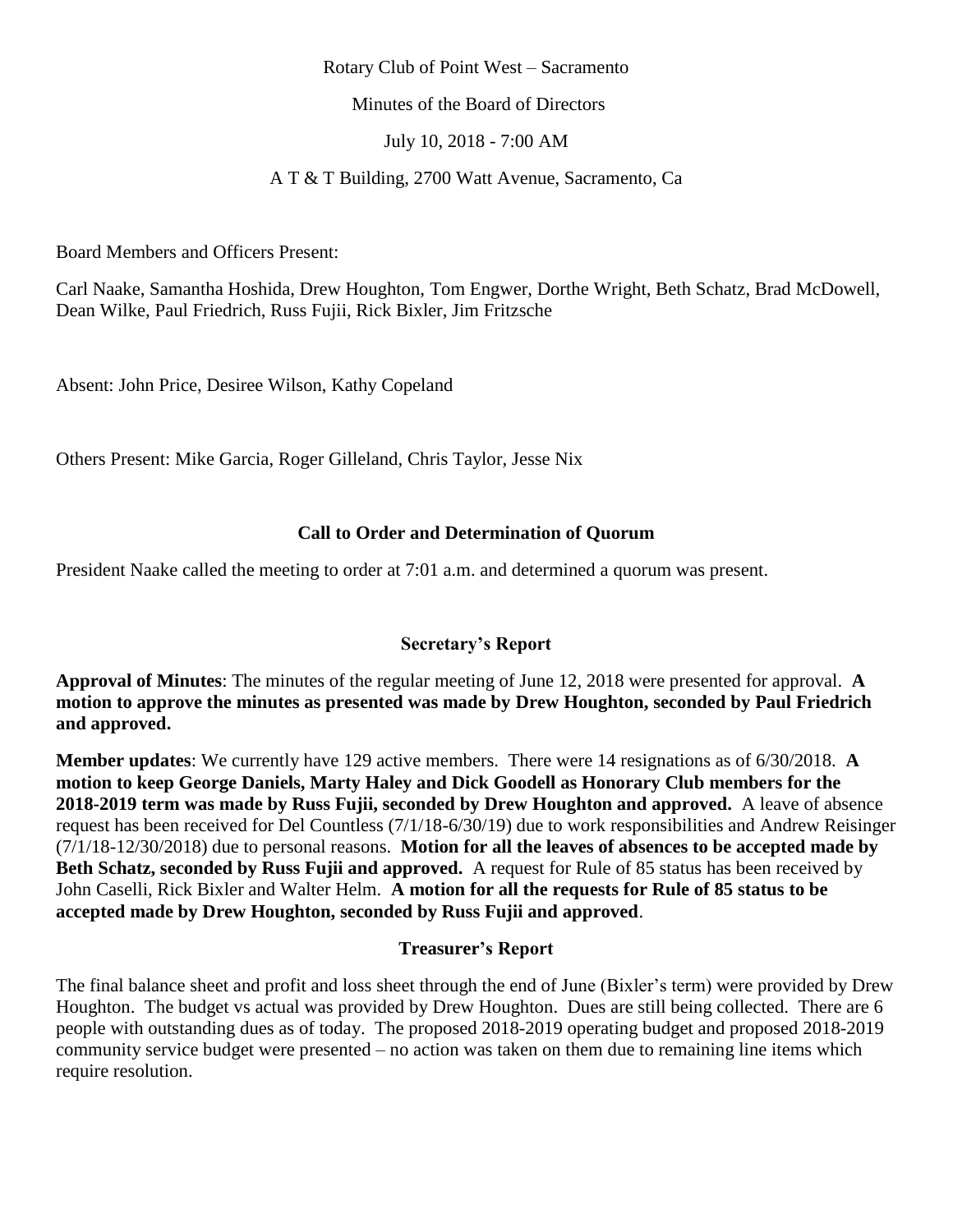#### **New Business**

Mike Garcia reported that the principal at Greer Elementary school, Amy Gregory, is looking forward to a partnership with Point West Rotary and having a tutoring program with reading help, and that they will coordinate the time and provide materials, all dependent on how many tutors we can provide. **A motion to move forward with this potential partnership with Greer Elementary was made by Beth Schatz, seconded by Tom Engwer and approved.** 

### **Grant Review Committee**

Chris Taylor provided an updated committee roster and will need to fill one spot for the members at large position. He invited us to attend a GRC meeting, the first Wednesday of the month at 7am. Thank you, Russ for all your work!

## **President's Report**

President Naake's first meeting is Friday, July 13, 2018.

### **Board Reports**

#### **John Price – Club Service 1**

No report.

## **Tom Engwer – Club Service 2**

Gary Hardesty is the membership chair as Venita Sivamani is moving over to the Satellite Club.

#### **Dorthe Wright – Club Service 3**

Cocktail party will be in the fall and Dewana is the chair. Kathleen McNabb is scheduling invocators

#### **Beth Schatz – Vocational Service**

Trish Harrington is the newsletter editor; Jesse Nix will be the backup. They will be looking for people to help as weekly writers.

#### **Brad McDowell – Community Service 1**

Eagle golf is on Tuesday nights at Haggin Oaks Golf Course. Bob Porter will chair the golf tournament next year.

## **Dean Wilkie – Community Service 2**

Jim Hare will chair the Salvation Army bell ringing and chicken chucking.